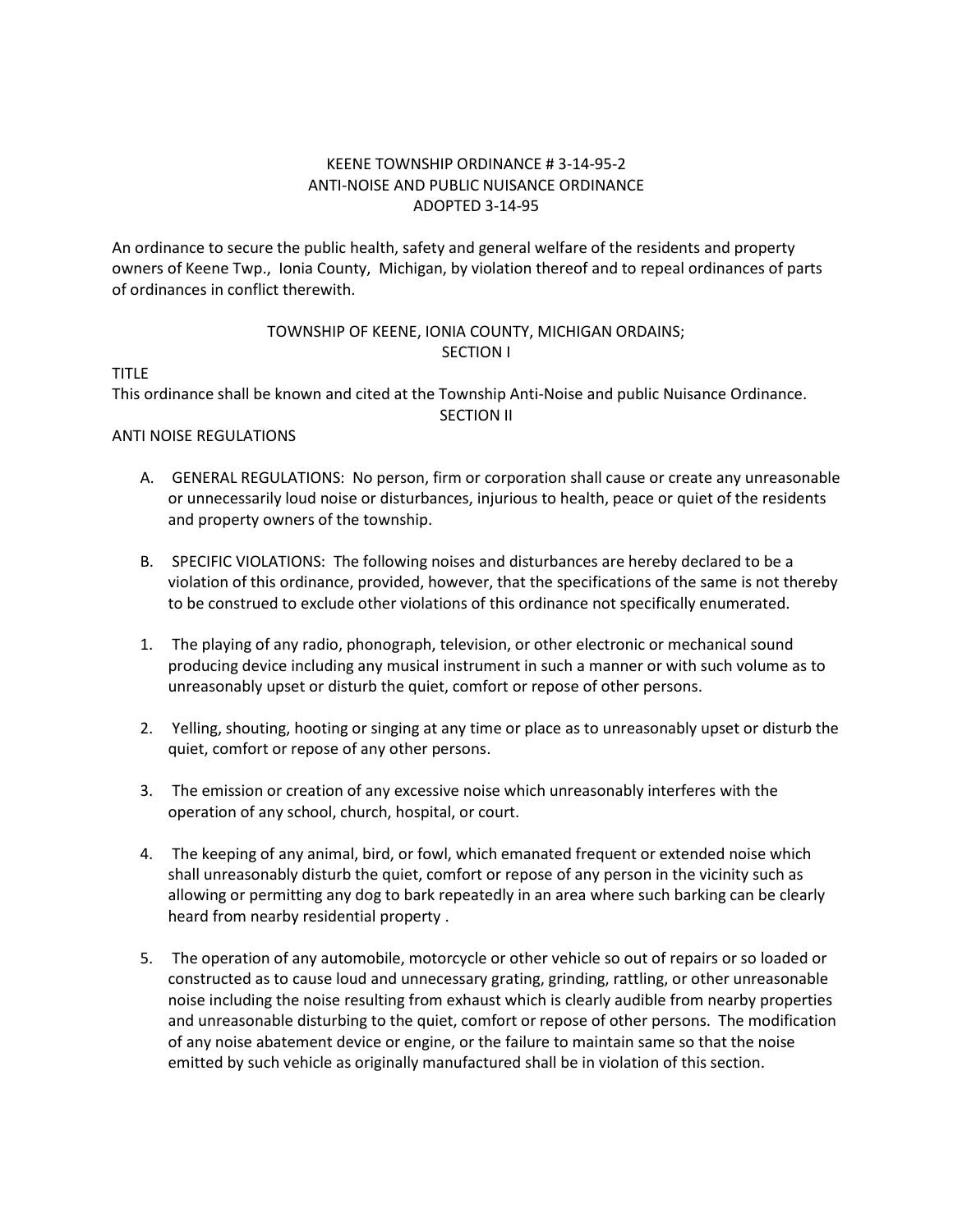- 6. The sounding of any horn or device on any motor vehicle unless necessary to operate said vehicle safety or as required by the Michigan Motor Vehicle Code.
- 7. The discharging outside of any enclosed building of the exhaust of any steam engine, internal combustion engine, motor vehicle, or motor boat engine except through a muffler or other similar device which will effectively prevent loud or explosive noises. The modification of any noise abatement device or any motor vehicle or engine, or the failure to maintain same so the noise emitted by such vehicle as originally manufactured shall be in violation of this section.
- 8. The use of any drum, loudspeaker, or other instrument or device for the purpose of attracting attention to any performance, show, display or other commercial purpose with by the creation of such noise, shall be unreasonably disturbing to other persons in the vicinity.
- 9. The operation of any race track, proving ground, testing area or obstacle course for motor vehicles, motorcycles, boats, racers, automobiles or vehicles of any kind or nature in any area of the Township where the noise emanating therefrom would be unreasonably disturbing and upsetting to other persons in the vicinity.
- G. EXCEPTIONS: None of the prohibitions, here in before shall apply to the following.
- 1. Any police vehicle, ambulance, fire engine or emergency vehicle while engaged in necessary emergency activities.
- 2. Warning devices emitting sound for warning purposes as authorized by law.
- 3. Any agriculture or related seasonal type work that is of a timely nature, such as timbering, home construction, excavation, and other necessities is exempt, providing the operator uses judgment concerning time of day, and noise from machinery in relationships neighboring dwellings.

### SECTION III

### VALIDITY:

The several provisions of this ordinance are declared to be separate, if any court of law shall hold that any section or provision thereof is invalid, such holding shall not affect or impair the validity of any other section or provision of this ordinance.

### SECTION IV

### PENALTIES:

Any person, firm or corporation found violating the provisions of this ordinance, shall upon conviction, be punished by a fine of not to exceed \$500.00 or by imprisonment not to exceed 90 days, or by both such fine and imprisonment, at the discretion of the court. Each day that a violation shall continue is to constitute a separate offense. Provisions of this ordinance may also be enforced by suit for injunction, damages or other appropriate legal action.

### SECTION V

### EFFECTIVE DATE:

This ordinance shall take effect on 3-21-95. All other ordinances of Keene Township or parts of other ordinances which are in conflict herewith are hereby repealed.